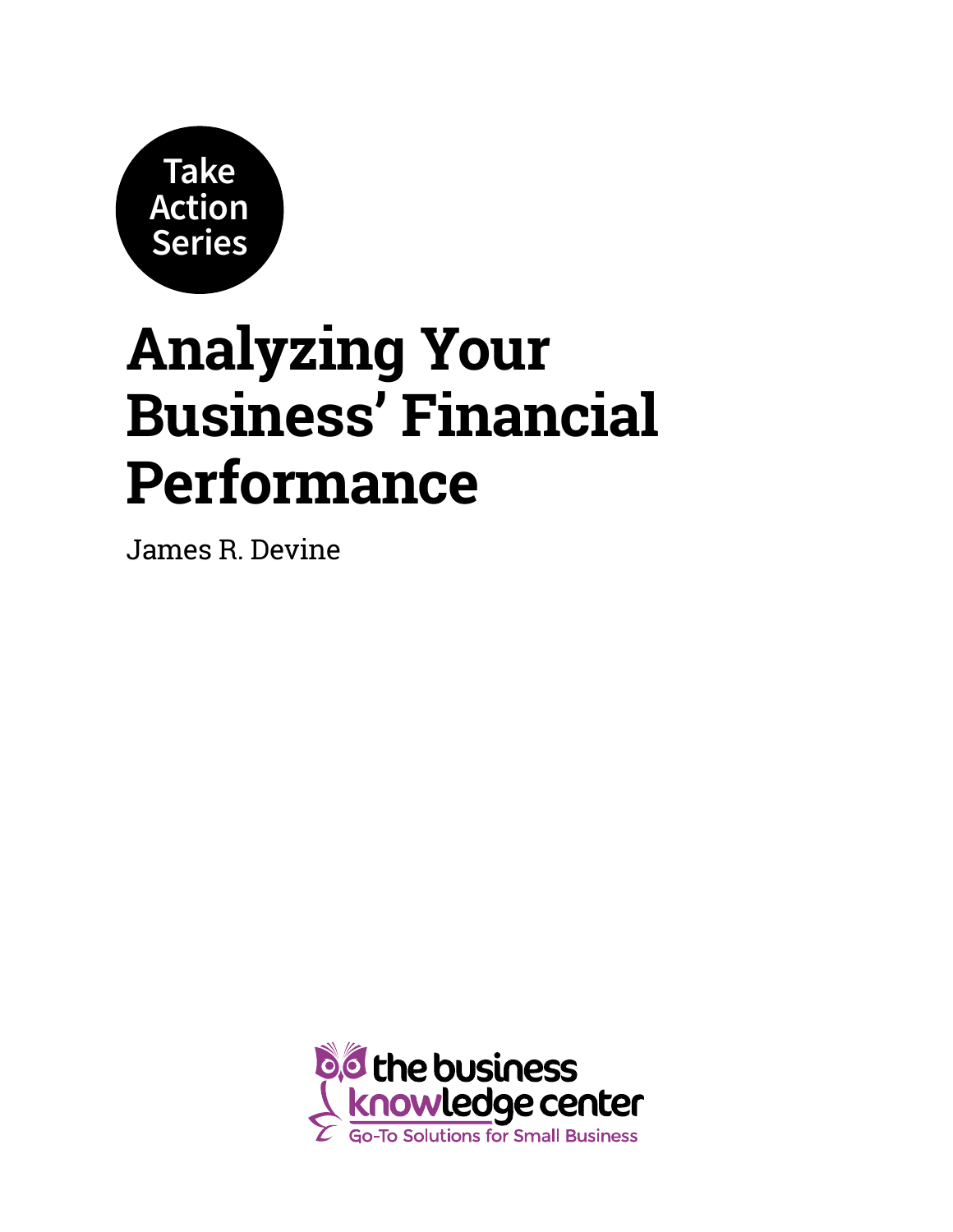## **Table of Contents**

| Analyzing Your Business' Financial Performance Overview  1 |  |
|------------------------------------------------------------|--|
|                                                            |  |
|                                                            |  |
|                                                            |  |
|                                                            |  |
|                                                            |  |
|                                                            |  |
|                                                            |  |
|                                                            |  |
|                                                            |  |
|                                                            |  |
|                                                            |  |
|                                                            |  |
|                                                            |  |
|                                                            |  |
|                                                            |  |
|                                                            |  |
|                                                            |  |
|                                                            |  |
|                                                            |  |
|                                                            |  |
|                                                            |  |
|                                                            |  |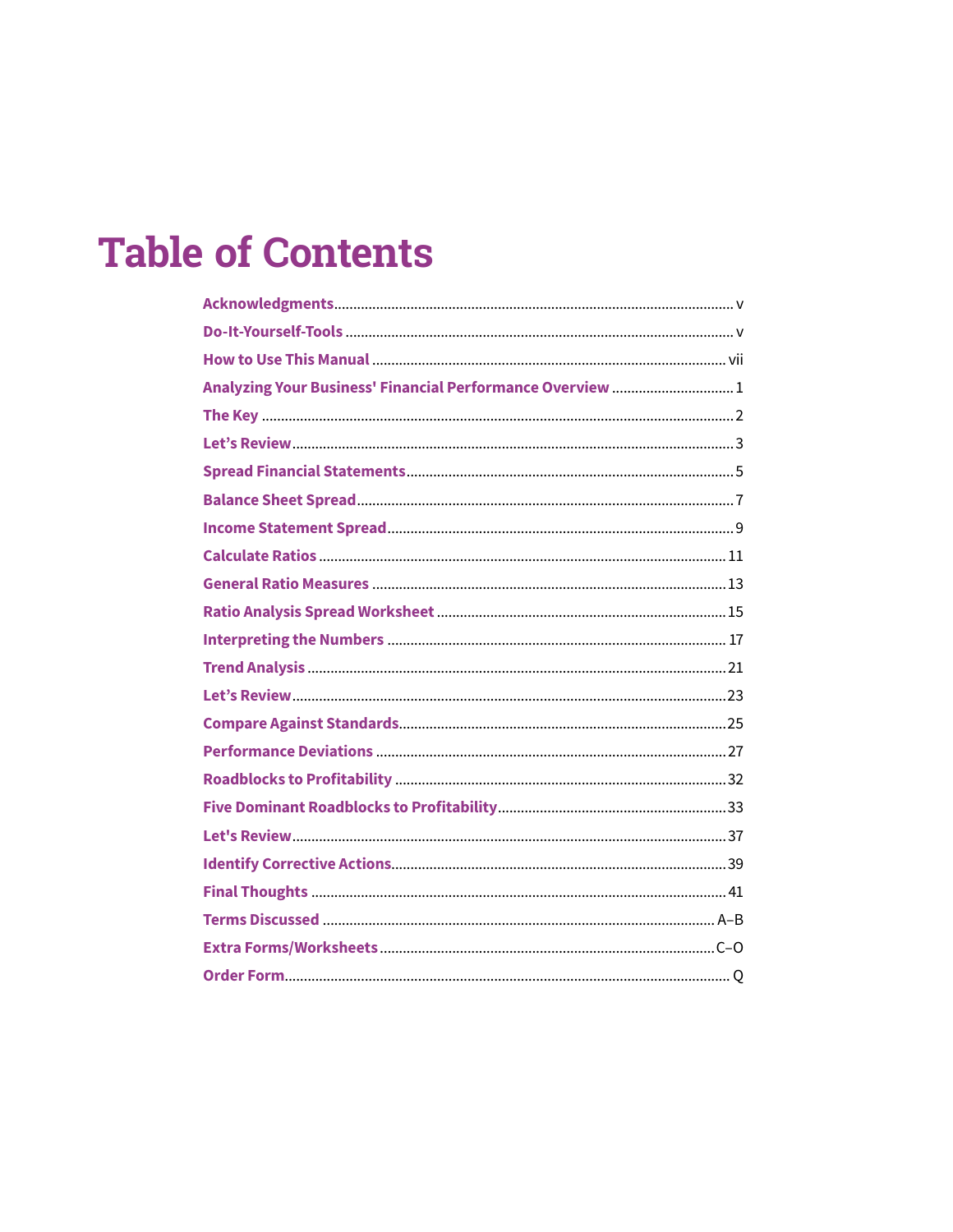### **Overview**

Financial statements are designed to communicate to their readers the financial condition of your business over a period of time; and at a specific point in time. The objective of this manual is to gain a better understanding of how to analyze your business' financial performance. It will address how to examine your business' income statement, its balance sheet, and the resulting cash flow document. We will discuss proven analytical techniques used by your banker, and other financial professionals. Just as important we will examine techniques on how to communicate your analysis in easily understood terms.

**EVERYONE HAS HIS/HER OWN DEFINITION OF FINANCIAL SUCCESS** based on their needs and experiences. The professionals at HBRC acknowledge there are non-financial; and financial reasons why individuals get into their own business. On the financial side, we believe it principally should revolve around making money; and creating wealth. Because of that, HBRC's professionals define business financial success in the following terms:

- A business generating reasonable profits
- A business generating consistent cash flow
- A business with an efficient balance sheet
- A business paying reasonable salaries, and still yields a reasonable return (15-25% ROE)
- A business building transferable value

Based on our definition, a business owner/manager might could conclude, long term business success is predicated on three things:

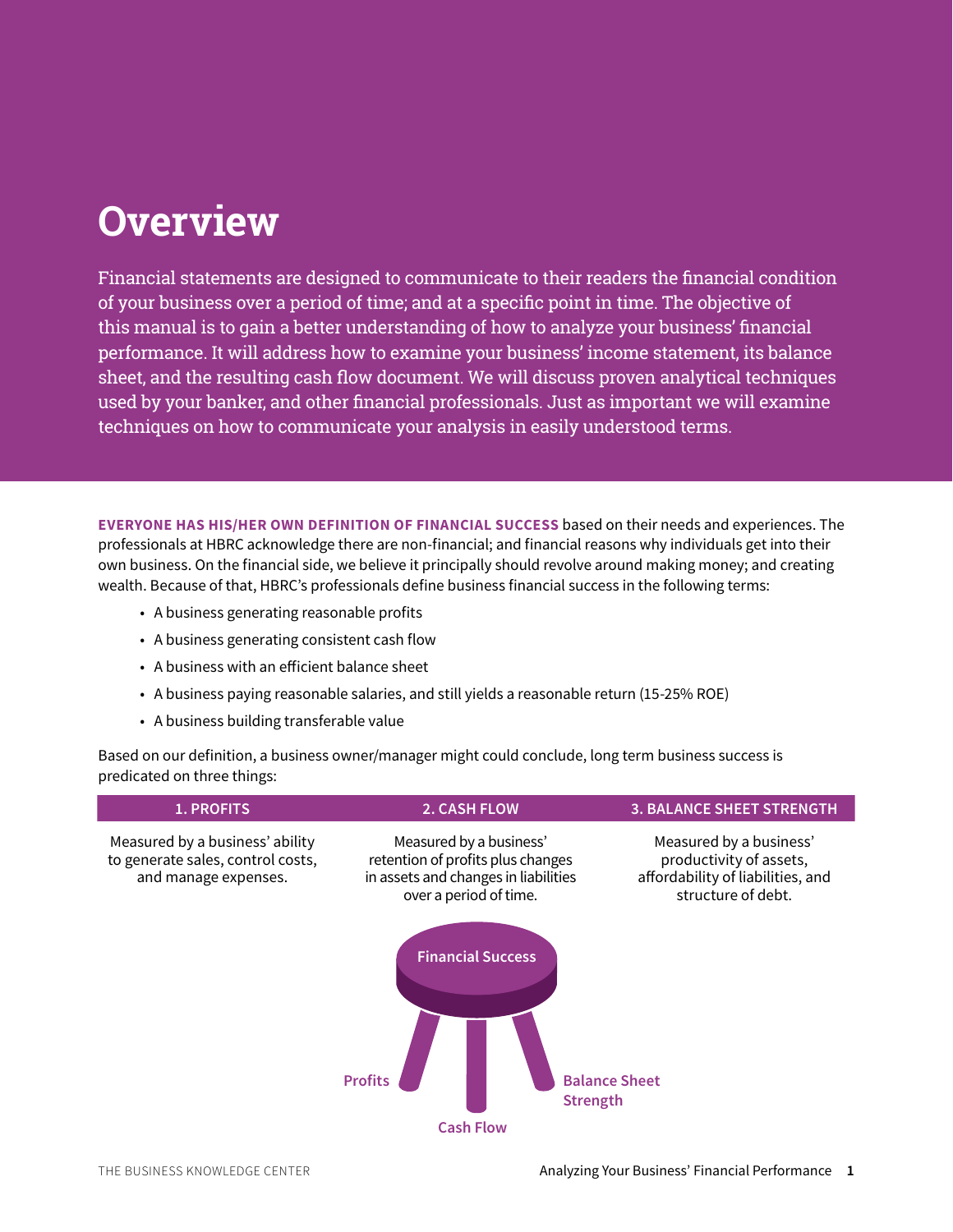

#### Five Dominant Roadblocks to Profitability